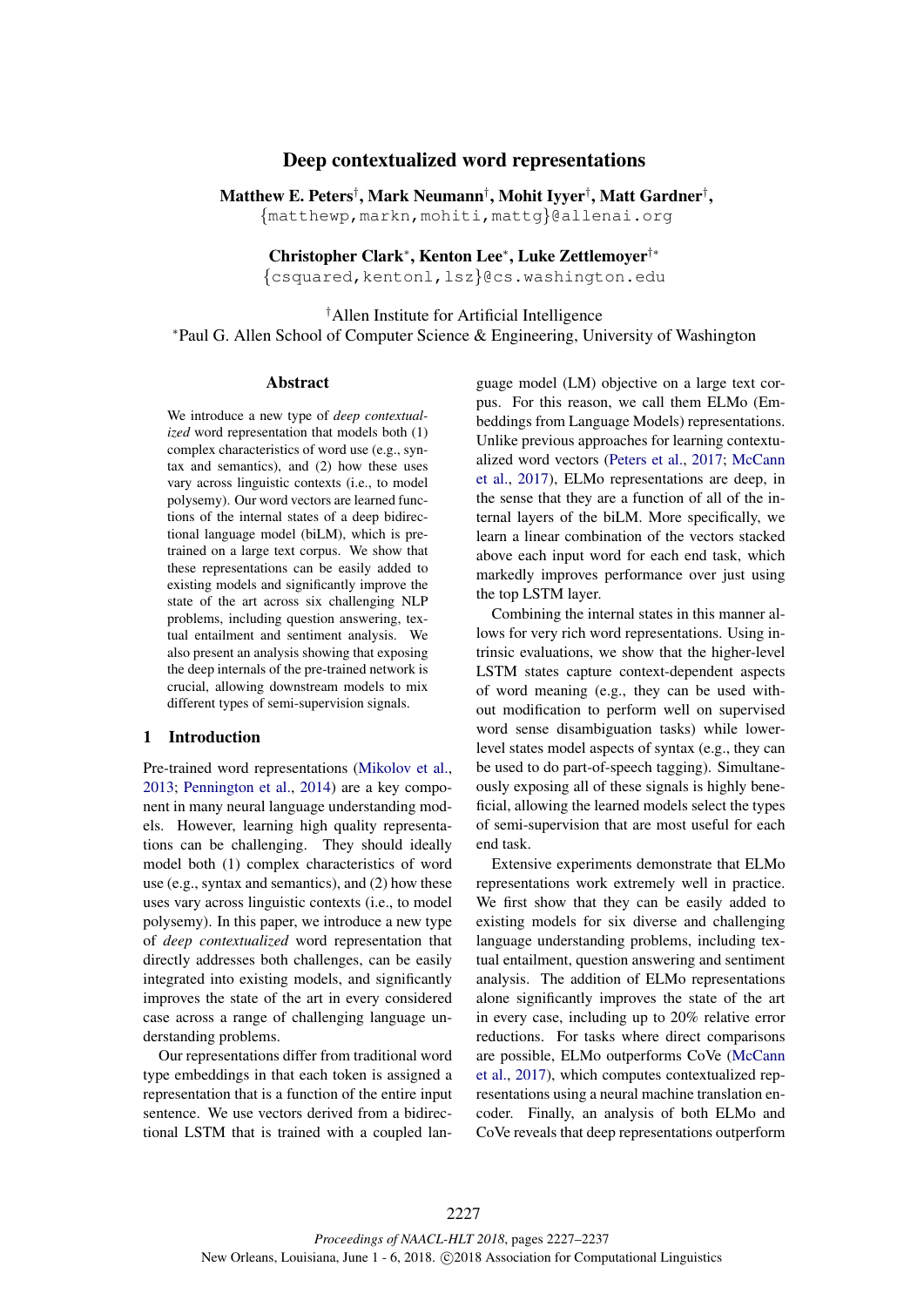those derived from just the top layer of an LSTM. Our trained models and code are publicly available, and we expect that ELMo will provide similar gains for many other NLP problems.<sup>1</sup>

## 2 Related work

Due to their ability to capture syntactic and semantic information of words from large scale unlabeled text, pretrained word vectors (Turian et al., 2010; Mikolov et al., 2013; Pennington et al., 2014) are a standard component of most state-ofthe-art NLP architectures, including for question answering (Liu et al., 2017), textual entailment (Chen et al., 2017) and semantic role labeling (He et al., 2017). However, these approaches for learning word vectors only allow a single contextindependent representation for each word.

Previously proposed methods overcome some of the shortcomings of traditional word vectors by either enriching them with subword information (e.g., Wieting et al., 2016; Bojanowski et al., 2017) or learning separate vectors for each word sense (e.g., Neelakantan et al., 2014). Our approach also benefits from subword units through the use of character convolutions, and we seamlessly incorporate multi-sense information into downstream tasks without explicitly training to predict predefined sense classes.

Other recent work has also focused on learning context-dependent representations. context2vec (Melamud et al., 2016) uses a bidirectional Long Short Term Memory (LSTM; Hochreiter and Schmidhuber, 1997) to encode the context around a pivot word. Other approaches for learning contextual embeddings include the pivot word itself in the representation and are computed with the encoder of either a supervised neural machine translation (MT) system (CoVe; McCann et al., 2017) or an unsupervised language model (Peters et al., 2017). Both of these approaches benefit from large datasets, although the MT approach is limited by the size of parallel corpora. In this paper, we take full advantage of access to plentiful monolingual data, and train our biLM on a corpus with approximately 30 million sentences (Chelba et al., 2014). We also generalize these approaches to deep contextual representations, which we show work well across a broad range of diverse NLP tasks.

Previous work has also shown that different layers of deep biRNNs encode different types of information. For example, introducing multi-task syntactic supervision (e.g., part-of-speech tags) at the lower levels of a deep LSTM can improve overall performance of higher level tasks such as dependency parsing (Hashimoto et al., 2017) or CCG super tagging (Søgaard and Goldberg, 2016). In an RNN-based encoder-decoder machine translation system, Belinkov et al. (2017) showed that the representations learned at the first layer in a 2 layer LSTM encoder are better at predicting POS tags then second layer. Finally, the top layer of an LSTM for encoding word context (Melamud et al., 2016) has been shown to learn representations of word sense. We show that similar signals are also induced by the modified language model objective of our ELMo representations, and it can be very beneficial to learn models for downstream tasks that mix these different types of semi-supervision.

Dai and Le (2015) and Ramachandran et al. (2017) pretrain encoder-decoder pairs using language models and sequence autoencoders and then fine tune with task specific supervision. In contrast, after pretraining the biLM with unlabeled data, we fix the weights and add additional taskspecific model capacity, allowing us to leverage large, rich and universal biLM representations for cases where downstream training data size dictates a smaller supervised model.

## 3 ELMo: Embeddings from Language Models

Unlike most widely used word embeddings (Pennington et al., 2014), ELMo word representations are functions of the entire input sentence, as described in this section. They are computed on top of two-layer biLMs with character convolutions (Sec. 3.1), as a linear function of the internal network states (Sec. 3.2). This setup allows us to do semi-supervised learning, where the biLM is pretrained at a large scale (Sec. 3.4) and easily incorporated into a wide range of existing neural NLP architectures (Sec. 3.3).

#### 3.1 Bidirectional language models

Given a sequence of N tokens,  $(t_1, t_2, ..., t_N)$ , a forward language model computes the probability of the sequence by modeling the probability of to-

<sup>1</sup> http://allennlp.org/elmo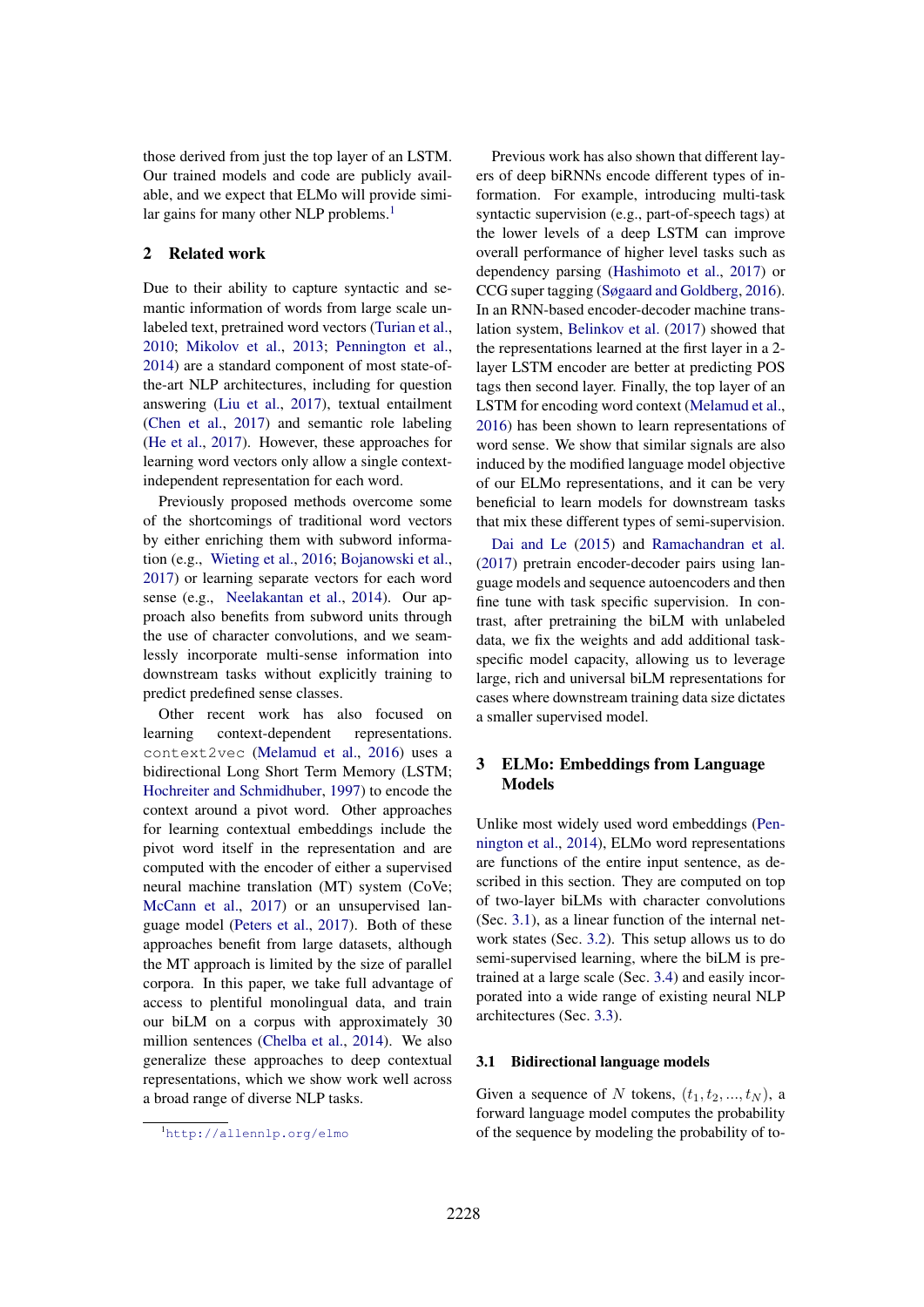ken  $t_k$  given the history  $(t_1, ..., t_{k-1})$ :

$$
p(t_1, t_2, \ldots, t_N) = \prod_{k=1}^N p(t_k \mid t_1, t_2, \ldots, t_{k-1}).
$$

Recent state-of-the-art neural language models (Józefowicz et al., 2016; Melis et al., 2017; Merity et al., 2017) compute a context-independent token representation  $\mathbf{x}_k^{LM}$  (via token embeddings or a CNN over characters) then pass it through  $L$  layers of forward LSTMs. At each position  $k$ , each LSTM layer outputs a context-dependent representation  $\overrightarrow{\mathbf{h}}_{k,j}^{LM}$  where  $j = 1, \ldots, L$ . The top layer LSTM output,  $\overrightarrow{\mathbf{h}}_{k,L}^{LM}$ , is used to predict the next token  $t_{k+1}$  with a Softmax layer.

A backward LM is similar to a forward LM, except it runs over the sequence in reverse, predicting the previous token given the future context:

$$
p(t_1, t_2, \ldots, t_N) = \prod_{k=1}^N p(t_k \mid t_{k+1}, t_{k+2}, \ldots, t_N).
$$

It can be implemented in an analogous way to a forward LM, with each backward LSTM layer  $j$ in a  $L$  layer deep model producing representations  $\mathbf{h}_{k,j}^{LM}$  of  $t_k$  given  $(t_{k+1},...,t_N)$ .

A biLM combines both a forward and backward LM. Our formulation jointly maximizes the log likelihood of the forward and backward directions:

$$
\sum_{k=1}^{N} (\log p(t_k \mid t_1, \dots, t_{k-1}; \Theta_x, \overrightarrow{\Theta}_{LSTM}, \Theta_s) + \log p(t_k \mid t_{k+1}, \dots, t_N; \Theta_x, \overleftarrow{\Theta}_{LSTM}, \Theta_s)).
$$

We tie the parameters for both the token representation  $(\Theta_x)$  and Softmax layer  $(\Theta_s)$  in the forward and backward direction while maintaining separate parameters for the LSTMs in each direction. Overall, this formulation is similar to the approach of Peters et al. (2017), with the exception that we share some weights between directions instead of using completely independent parameters. In the next section, we depart from previous work by introducing a new approach for learning word representations that are a linear combination of the biLM layers.

#### 3.2 ELMo

ELMo is a task specific combination of the intermediate layer representations in the biLM. For each token  $t_k$ , a L-layer biLM computes a set of  $2L + 1$  representations

$$
R_k = \{ \mathbf{x}_k^{LM}, \overrightarrow{\mathbf{h}}_{k,j}^{LM}, \overleftarrow{\mathbf{h}}_{k,j}^{LM} \mid j = 1, ..., L \}
$$
  
= \{ \mathbf{h}\_{k,j}^{LM} \mid j = 0, ..., L \},

where  $h_{k,0}^{LM}$  is the token layer and  $h_{k,j}^{LM}$  =  $[\overrightarrow{\mathbf{h}}_{k,j}^{LM}; \overleftarrow{\mathbf{h}}_{k,j}^{LM}]$ , for each biLSTM layer.

For inclusion in a downstream model, ELMo collapses all layers in  $R$  into a single vector,  $\mathbf{ELMo}_{k} = E(R_{k}; \Theta_{e})$ . In the simplest case, ELMo just selects the top layer,  $E(R_k) = \mathbf{h}_{k,L}^{LM}$ , as in TagLM (Peters et al., 2017) and CoVe (Mc-Cann et al., 2017). More generally, we compute a task specific weighting of all biLM layers:

$$
\mathbf{ELMo}_{k}^{task} = E(R_{k}; \Theta^{task}) = \gamma^{task} \sum_{j=0}^{L} s_{j}^{task} \mathbf{h}_{k,j}^{LM}.
$$
\n(1)

In (1),  $s^{task}$  are softmax-normalized weights and the scalar parameter  $\gamma^{task}$  allows the task model to scale the entire ELMo vector.  $\gamma$  is of practical importance to aid the optimization process (see supplemental material for details). Considering that the activations of each biLM layer have a different distribution, in some cases it also helped to apply layer normalization (Ba et al., 2016) to each biLM layer before weighting.

### 3.3 Using biLMs for supervised NLP tasks

Given a pre-trained biLM and a supervised architecture for a target NLP task, it is a simple process to use the biLM to improve the task model. We simply run the biLM and record all of the layer representations for each word. Then, we let the end task model learn a linear combination of these representations, as described below.

First consider the lowest layers of the supervised model without the biLM. Most supervised NLP models share a common architecture at the lowest layers, allowing us to add ELMo in a consistent, unified manner. Given a sequence of tokens  $(t_1, \ldots, t_N)$ , it is standard to form a context-independent token representation  $x_k$  for each token position using pre-trained word embeddings and optionally character-based representations. Then, the model forms a context-sensitive representation  $h_k$ , typically using either bidirectional RNNs, CNNs, or feed forward networks.

To add ELMo to the supervised model, we first freeze the weights of the biLM and then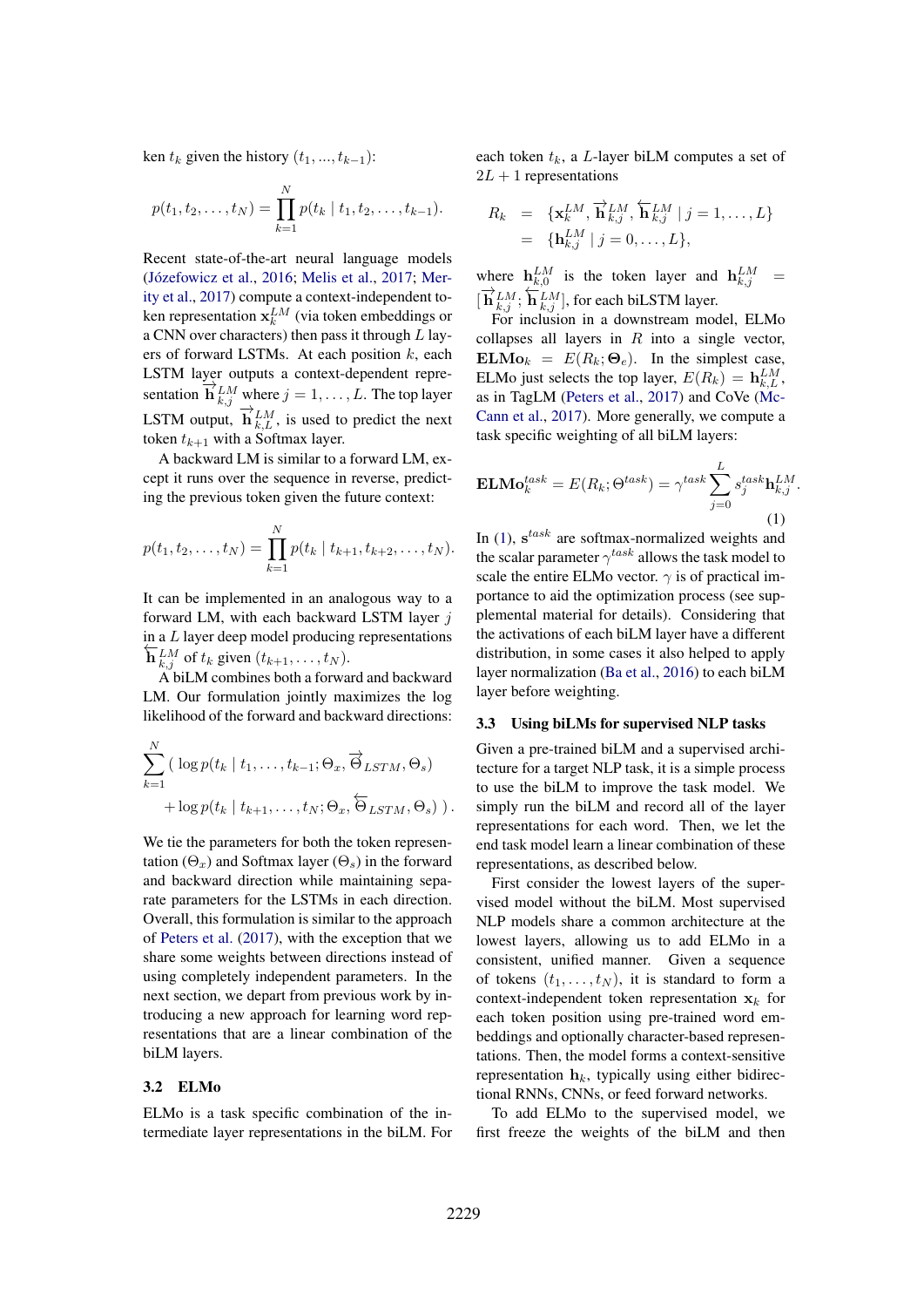concatenate the ELMo vector  $\mathbf{ELMo}_{k}^{task}$  with  $x_k$  and pass the ELMo enhanced representation  $[\mathbf{x}_k; \mathbf{ELMo}_k^{task}]$  into the task RNN. For some tasks (e.g., SNLI, SQuAD), we observe further improvements by also including ELMo at the output of the task RNN by introducing another set of output specific linear weights and replacing  $h_k$ with  $[\mathbf{h}_k; \mathbf{ELMo}_k^{task}]$ . As the remainder of the supervised model remains unchanged, these additions can happen within the context of more complex neural models. For example, see the SNLI experiments in Sec. 4 where a bi-attention layer follows the biLSTMs, or the coreference resolution experiments where a clustering model is layered on top of the biLSTMs.

Finally, we found it beneficial to add a moderate amount of dropout to ELMo (Srivastava et al., 2014) and in some cases to regularize the ELMo weights by adding  $\lambda ||\mathbf{w}||_2^2$  to the loss. This imposes an inductive bias on the ELMo weights to stay close to an average of all biLM layers.

## 3.4 Pre-trained bidirectional language model architecture

The pre-trained biLMs in this paper are similar to the architectures in Józefowicz et al. (2016) and Kim et al. (2015), but modified to support joint training of both directions and add a residual connection between LSTM layers. We focus on large scale biLMs in this work, as Peters et al. (2017) highlighted the importance of using biLMs over forward-only LMs and large scale training.

To balance overall language model perplexity with model size and computational requirements for downstream tasks while maintaining a purely character-based input representation, we halved all embedding and hidden dimensions from the single best model CNN-BIG-LSTM in Józefowicz et al. (2016). The final model uses  $L = 2$  biLSTM layers with 4096 units and 512 dimension projections and a residual connection from the first to second layer. The context insensitive type representation uses 2048 character n-gram convolutional filters followed by two highway layers (Srivastava et al., 2015) and a linear projection down to a 512 representation. As a result, the biLM provides three layers of representations for each input token, including those outside the training set due to the purely character input. In contrast, traditional word embedding methods only provide one layer of representation for tokens in a fixed vocabulary.

After training for 10 epochs on the 1B Word Benchmark (Chelba et al., 2014), the average forward and backward perplexities is 39.7, compared to 30.0 for the forward CNN-BIG-LSTM. Generally, we found the forward and backward perplexities to be approximately equal, with the backward value slightly lower.

Once pretrained, the biLM can compute representations for any task. In some cases, fine tuning the biLM on domain specific data leads to significant drops in perplexity and an increase in downstream task performance. This can be seen as a type of domain transfer for the biLM. As a result, in most cases we used a fine-tuned biLM in the downstream task. See supplemental material for details.

## 4 Evaluation

Table 1 shows the performance of ELMo across a diverse set of six benchmark NLP tasks. In every task considered, simply adding ELMo establishes a new state-of-the-art result, with relative error reductions ranging from 6 - 20% over strong base models. This is a very general result across a diverse set model architectures and language understanding tasks. In the remainder of this section we provide high-level sketches of the individual task results; see the supplemental material for full experimental details.

Question answering The Stanford Question Answering Dataset (SQuAD) (Rajpurkar et al., 2016) contains 100K+ crowd sourced questionanswer pairs where the answer is a span in a given Wikipedia paragraph. Our baseline model (Clark and Gardner, 2017) is an improved version of the Bidirectional Attention Flow model in Seo et al. (BiDAF; 2017). It adds a self-attention layer after the bidirectional attention component, simplifies some of the pooling operations and substitutes the LSTMs for gated recurrent units (GRUs; Cho et al., 2014). After adding ELMo to the baseline model, test set  $F_1$  improved by 4.7% from 81.1% to 85.8%, a 24.9% relative error reduction over the baseline, and improving the overall single model state-of-the-art by 1.4%. A 11 member ensemble pushes  $F_1$  to 87.4, the overall state-of-the-art at time of submission to the leaderboard. $2$  The increase of 4.7% with ELMo is also significantly larger then the 1.8% improvement from adding CoVe to a baseline model (McCann et al., 2017).

 $2$ As of November 17, 2017.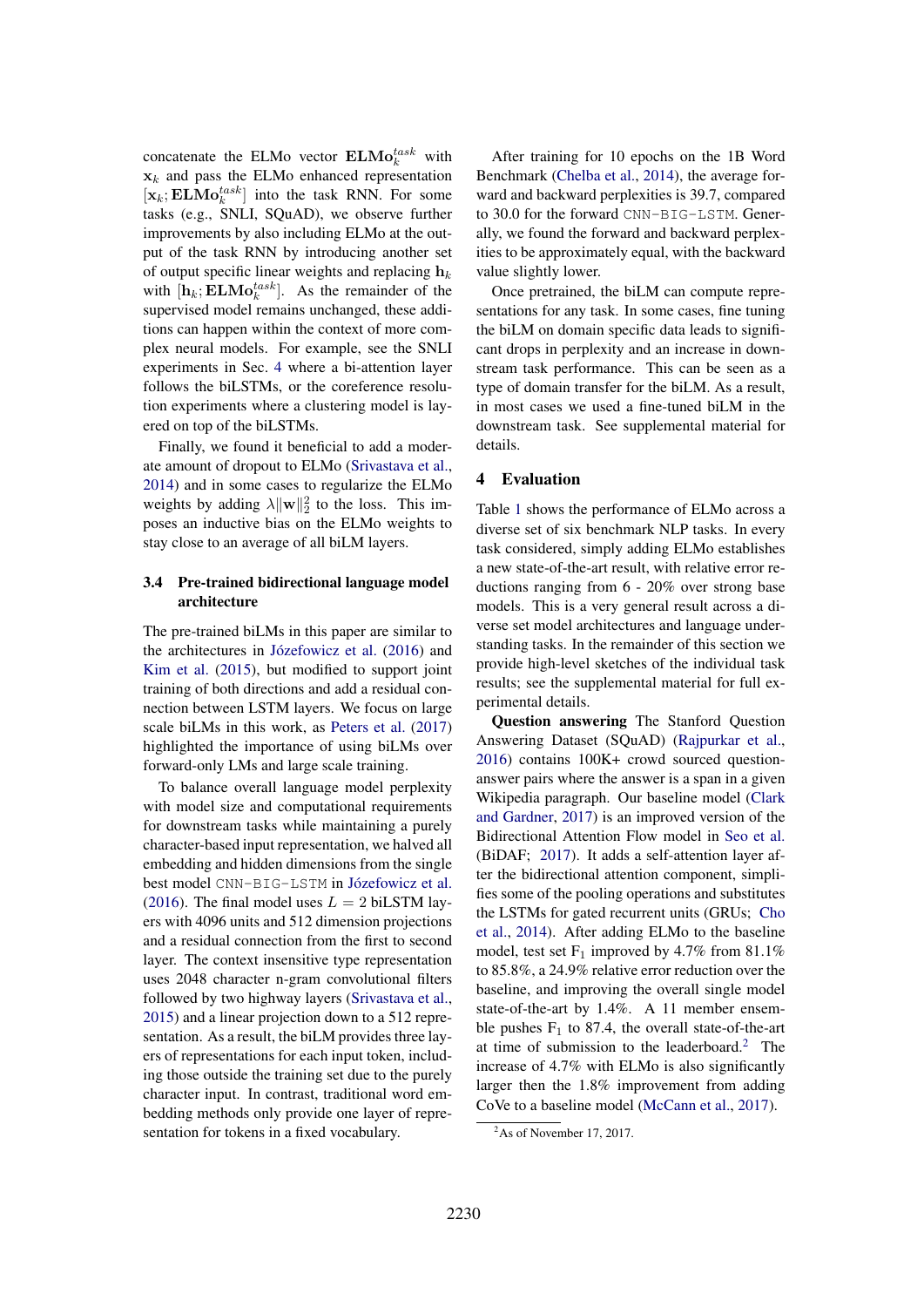| <b>TASK</b> | PREVIOUS SOTA          |                  | OUR   | ELMO +<br><b>BASELINE BASELINE</b> | <b>INCREASE</b><br>(ABSOLUTE/<br><b>RELATIVE</b> ) |
|-------------|------------------------|------------------|-------|------------------------------------|----------------------------------------------------|
| SQuAD       | Liu et al. $(2017)$    | 84.4             | 81.1  | 85.8                               | $4.7/24.9\%$                                       |
| <b>SNLI</b> | Chen et al. (2017)     | 88.6             | 88.0  | $88.7 \pm 0.17$                    | $0.7/5.8\%$                                        |
| <b>SRL</b>  | He et al. (2017)       | 81.7             | 81.4  | 84.6                               | $3.2/17.2\%$                                       |
| Coref       | Lee et al. (2017)      | 67.2             | 67.2  | 70.4                               | $3.2/9.8\%$                                        |
| <b>NER</b>  | Peters et al. (2017)   | $91.93 \pm 0.19$ | 90.15 | $92.22 \pm 0.10$                   | $2.06/21\%$                                        |
| $SST-5$     | McCann et al. $(2017)$ | 53.7             | 51.4  | $54.7 \pm 0.5$                     | $3.3/6.8\%$                                        |

Table 1: Test set comparison of ELMo enhanced neural models with state-of-the-art single model baselines across six benchmark NLP tasks. The performance metric varies across tasks – accuracy for SNLI and SST-5;  $F_1$  for SQuAD, SRL and NER; average  $F_1$  for Coref. Due to the small test sizes for NER and SST-5, we report the mean and standard deviation across five runs with different random seeds. The "increase" column lists both the absolute and relative improvements over our baseline.

Textual entailment Textual entailment is the task of determining whether a "hypothesis" is true, given a "premise". The Stanford Natural Language Inference (SNLI) corpus (Bowman et al., 2015) provides approximately 550K hypothesis/premise pairs. Our baseline, the ESIM sequence model from Chen et al. (2017), uses a biL-STM to encode the premise and hypothesis, followed by a matrix attention layer, a local inference layer, another biLSTM inference composition layer, and finally a pooling operation before the output layer. Overall, adding ELMo to the ESIM model improves accuracy by an average of 0.7% across five random seeds. A five member ensemble pushes the overall accuracy to 89.3%, exceeding the previous ensemble best of 88.9% (Gong et al., 2018).

Semantic role labeling A semantic role labeling (SRL) system models the predicate-argument structure of a sentence, and is often described as answering "Who did what to whom". He et al. (2017) modeled SRL as a BIO tagging problem and used an 8-layer deep biLSTM with forward and backward directions interleaved, following Zhou and Xu (2015). As shown in Table 1, when adding ELMo to a re-implementation of He et al. (2017) the single model test set  $F_1$  jumped 3.2% from  $81.4\%$  to  $84.6\%$  – a new state-of-the-art on the OntoNotes benchmark (Pradhan et al., 2013), even improving over the previous best ensemble result by 1.2%.

Coreference resolution Coreference resolution is the task of clustering mentions in text that refer to the same underlying real world entities. Our baseline model is the end-to-end span-based neural model of Lee et al. (2017). It uses a biLSTM

and attention mechanism to first compute span representations and then applies a softmax mention ranking model to find coreference chains. In our experiments with the OntoNotes coreference annotations from the CoNLL 2012 shared task (Pradhan et al., 2012), adding ELMo improved the average  $F_1$  by 3.2% from 67.2 to 70.4, establishing a new state of the art, again improving over the previous best ensemble result by  $1.6\%$  F<sub>1</sub>.

Named entity extraction The CoNLL 2003 NER task (Sang and Meulder, 2003) consists of newswire from the Reuters RCV1 corpus tagged with four different entity types (PER, LOC, ORG, MISC). Following recent state-of-the-art systems (Lample et al., 2016; Peters et al., 2017), the baseline model uses pre-trained word embeddings, a character-based CNN representation, two biLSTM layers and a conditional random field (CRF) loss (Lafferty et al., 2001), similar to Collobert et al. (2011). As shown in Table 1, our ELMo enhanced biLSTM-CRF achieves  $92.22\%$  F<sub>1</sub> averaged over five runs. The key difference between our system and the previous state of the art from Peters et al. (2017) is that we allowed the task model to learn a weighted average of all biLM layers, whereas Peters et al. (2017) only use the top biLM layer. As shown in Sec. 5.1, using all layers instead of just the last layer improves performance across multiple tasks.

Sentiment analysis The fine-grained sentiment classification task in the Stanford Sentiment Treebank (SST-5; Socher et al., 2013) involves selecting one of five labels (from very negative to very positive) to describe a sentence from a movie review. The sentences contain diverse linguistic phenomena such as idioms and complex syntac-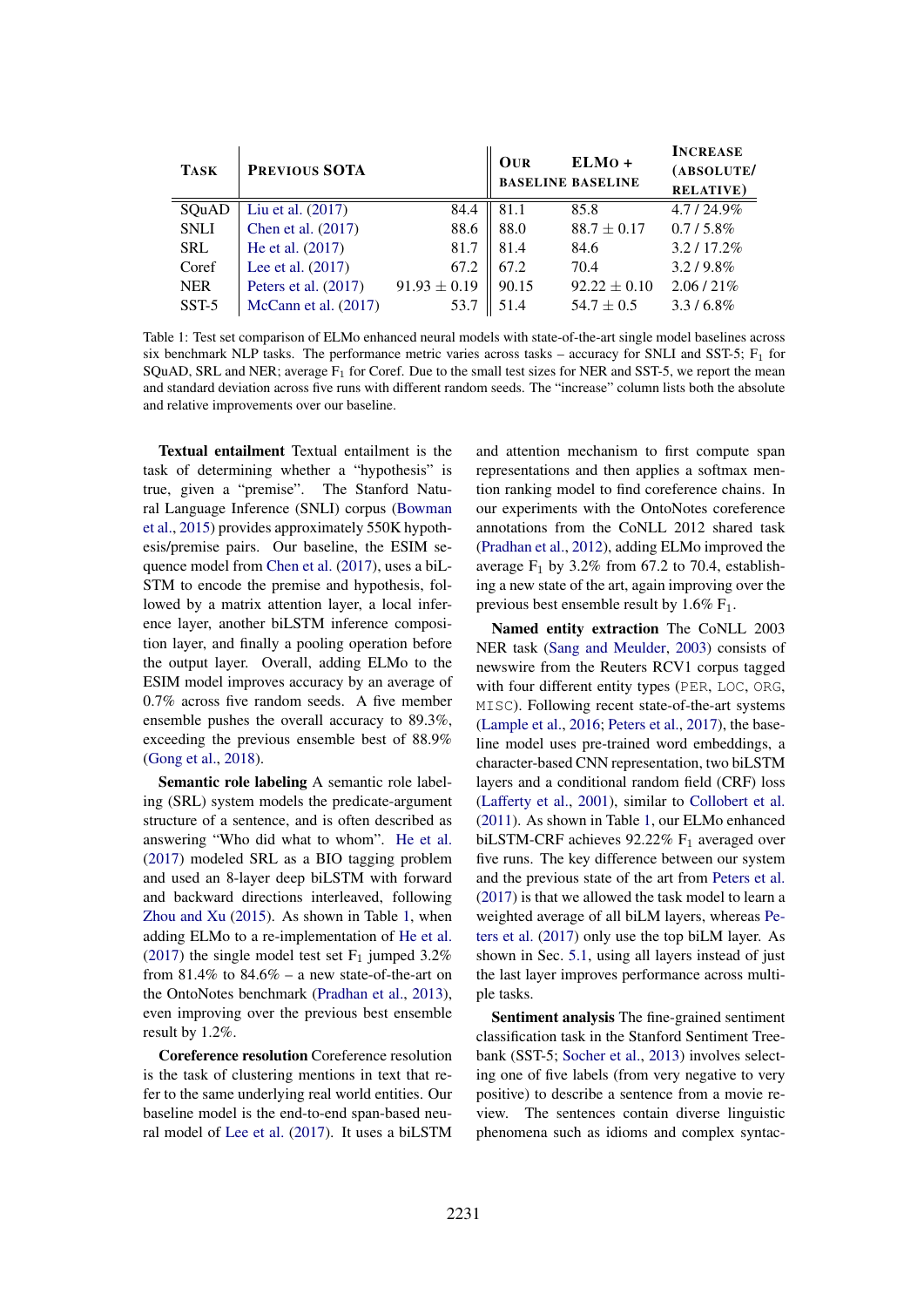| Task        | <b>Baseline</b> | Last Only | All layers    |                   |
|-------------|-----------------|-----------|---------------|-------------------|
|             |                 |           | $\lambda = 1$ | $\lambda = 0.001$ |
| SOuAD       | 80.8            | 84.7      | 85.0          | 85.2              |
| <b>SNLI</b> | 88.1            | 89.1      | 89.3          | 89.5              |
| SRL         | 81.6            | 84.1      | 84.6          | 84.8              |

Table 2: Development set performance for SQuAD, SNLI and SRL comparing using all layers of the biLM (with different choices of regularization strength  $\lambda$ ) to just the top layer.

| Task        | Input | Input $&$ | Output |
|-------------|-------|-----------|--------|
|             | Only  | Output    | Only   |
| SQuAD       | 85.1  | 85.6      | 84.8   |
| <b>SNLI</b> | 88.9  | 89.5      | 88.7   |
| <b>SRL</b>  | 84.7  | 84.3      | 80.9   |

Table 3: Development set performance for SQuAD, SNLI and SRL when including ELMo at different locations in the supervised model.

tic constructions such as negations that are difficult for models to learn. Our baseline model is the biattentive classification network (BCN) from McCann et al. (2017), which also held the prior state-of-the-art result when augmented with CoVe embeddings. Replacing CoVe with ELMo in the BCN model results in a 1.0% absolute accuracy improvement over the state of the art.

### 5 Analysis

This section provides an ablation analysis to validate our chief claims and to elucidate some interesting aspects of ELMo representations. Sec. 5.1 shows that using deep contextual representations in downstream tasks improves performance over previous work that uses just the top layer, regardless of whether they are produced from a biLM or MT encoder, and that ELMo representations provide the best overall performance. Sec. 5.3 explores the different types of contextual information captured in biLMs and uses two intrinsic evaluations to show that syntactic information is better represented at lower layers while semantic information is captured a higher layers, consistent with MT encoders. It also shows that our biLM consistently provides richer representations then CoVe. Additionally, we analyze the sensitivity to where ELMo is included in the task model (Sec. 5.2), training set size (Sec. 5.4), and visualize the ELMo learned weights across the tasks (Sec. 5.5).

### 5.1 Alternate layer weighting schemes

 $=$  There are many alternatives to Equation 1 for combining the biLM layers. Previous work on contextual representations used only the last layer, whether it be from a biLM (Peters et al., 2017) or an MT encoder (CoVe; McCann et al., 2017). The choice of the regularization parameter  $\lambda$  is also important, as large values such as  $\lambda = 1$  effectively reduce the weighting function to a simple average over the layers, while smaller values (e.g.,  $\lambda = 0.001$ ) allow the layer weights to vary.

Table 2 compares these alternatives for SQuAD, SNLI and SRL. Including representations from all layers improves overall performance over just using the last layer, and including contextual representations from the last layer improves performance over the baseline. For example, in the case of SQuAD, using just the last biLM layer improves development  $F_1$  by 3.9% over the baseline. Averaging all biLM layers instead of using just the last layer improves  $F_1$  another 0.3% (comparing "Last Only" to  $\lambda=1$  columns), and allowing the task model to learn individual layer weights improves F<sub>1</sub> another 0.2% ( $\lambda$ =1 vs.  $\lambda$ =0.001). A small  $\lambda$  is preferred in most cases with ELMo, although for NER, a task with a smaller training set, the results are insensitive to  $\lambda$  (not shown).

The overall trend is similar with CoVe but with smaller increases over the baseline. For SNLI, averaging all layers with  $\lambda=1$  improves development accuracy from 88.2 to 88.7% over using just the last layer. SRL  $F_1$  increased a marginal 0.1% to 82.2 for the  $\lambda=1$  case compared to using the last layer only.

#### 5.2 Where to include ELMo?

All of the task architectures in this paper include word embeddings only as input to the lowest layer biRNN. However, we find that including ELMo at the output of the biRNN in task-specific architectures improves overall results for some tasks. As shown in Table 3, including ELMo at both the input and output layers for SNLI and SQuAD improves over just the input layer, but for SRL (and coreference resolution, not shown) performance is highest when it is included at just the input layer. One possible explanation for this result is that both the SNLI and SQuAD architectures use attention layers after the biRNN, so introducing ELMo at this layer allows the model to attend directly to the biLM's internal representations. In the SRL case,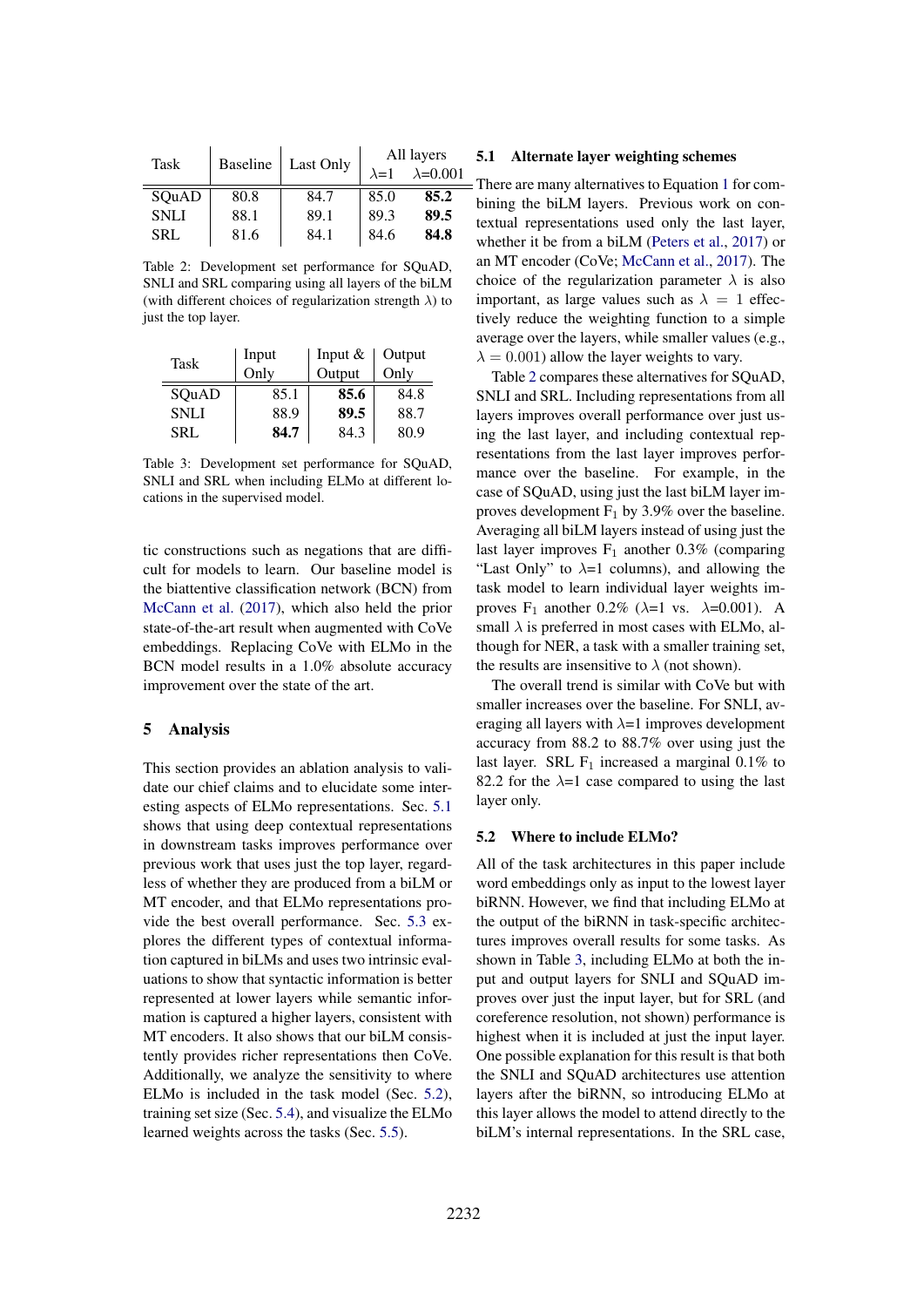|       | Source                        | <b>Nearest Neighbors</b>                                                             |  |  |
|-------|-------------------------------|--------------------------------------------------------------------------------------|--|--|
| GloVe | play                          | playing, game, games, played, players, plays, player,<br>Play, football, multiplayer |  |  |
| biLM  | Chico Ruiz made a spec-       | Kieffer, the only junior in the group, was commended                                 |  |  |
|       | tacular play on Alusik 's     | for his ability to hit in the clutch, as well as his all-round                       |  |  |
|       | grounder $\{ \dots \}$        | excellent play.                                                                      |  |  |
|       | Olivia<br>Havilland<br>De     | $\{ \dots \}$ they were actors who had been handed fat roles in                      |  |  |
|       | signed to do a Broadway       | a successful play, and had talent enough to fill the roles                           |  |  |
|       | play for Garson $\{ \dots \}$ | competently, with nice understatement.                                               |  |  |

Table 4: Nearest neighbors to "play" using GloVe and the context embeddings from a biLM.

| Model                      | ${\bf F}_1$ |
|----------------------------|-------------|
| WordNet 1st Sense Baseline | 65.9        |
| Raganato et al. (2017a)    | 69.9        |
| Iacobacci et al. (2016)    | 70.1        |
| CoVe, First Layer          | 59.4        |
| CoVe, Second Layer         | 64.7        |
| biLM, First layer          | 67.4        |
| biLM, Second layer         |             |

Model Acc. Collobert et al.  $(2011)$  97.3 Ma and Hovy (2016) 97.6 Ling et al.  $(2015)$  | 97.8 CoVe, First Layer *93.3* CoVe, Second Layer  $\vert$  92.8 biLM, First Layer *97.3* biLM, Second Layer |  $96.8$ 

Table 5: All-words fine grained WSD  $F_1$ . For CoVe and the biLM, we report scores for both the first and second layer biLSTMs.

the task-specific context representations are likely more important than those from the biLM.

## 5.3 What information is captured by the biLM's representations?

Since adding ELMo improves task performance over word vectors alone, the biLM's contextual representations must encode information generally useful for NLP tasks that is not captured in word vectors. Intuitively, the biLM must be disambiguating the meaning of words using their context. Consider "play", a highly polysemous word. The top of Table 4 lists nearest neighbors to "play" using GloVe vectors. They are spread across several parts of speech (e.g., "played", "playing" as verbs, and "player", "game" as nouns) but concentrated in the sportsrelated senses of "play". In contrast, the bottom two rows show nearest neighbor sentences from the SemCor dataset (see below) using the biLM's context representation of "play" in the source sentence. In these cases, the biLM is able to disambiguate both the part of speech and word sense in the source sentence.

These observations can be quantified using an

Table 6: Test set POS tagging accuracies for PTB. For CoVe and the biLM, we report scores for both the first and second layer biLSTMs.

intrinsic evaluation of the contextual representations similar to Belinkov et al. (2017). To isolate the information encoded by the biLM, the representations are used to directly make predictions for a fine grained word sense disambiguation (WSD) task and a POS tagging task. Using this approach, it is also possible to compare to CoVe, and across each of the individual layers.

Word sense disambiguation Given a sentence, we can use the biLM representations to predict the sense of a target word using a simple 1 nearest neighbor approach, similar to Melamud et al. (2016). To do so, we first use the biLM to compute representations for all words in Sem-Cor 3.0, our training corpus (Miller et al., 1994), and then take the average representation for each sense. At test time, we again use the biLM to compute representations for a given target word and take the nearest neighbor sense from the training set, falling back to the first sense from WordNet for lemmas not observed during training.

Table 5 compares WSD results using the evaluation framework from Raganato et al. (2017b) across the same suite of four test sets in Raganato et al. (2017a). Overall, the biLM top layer rep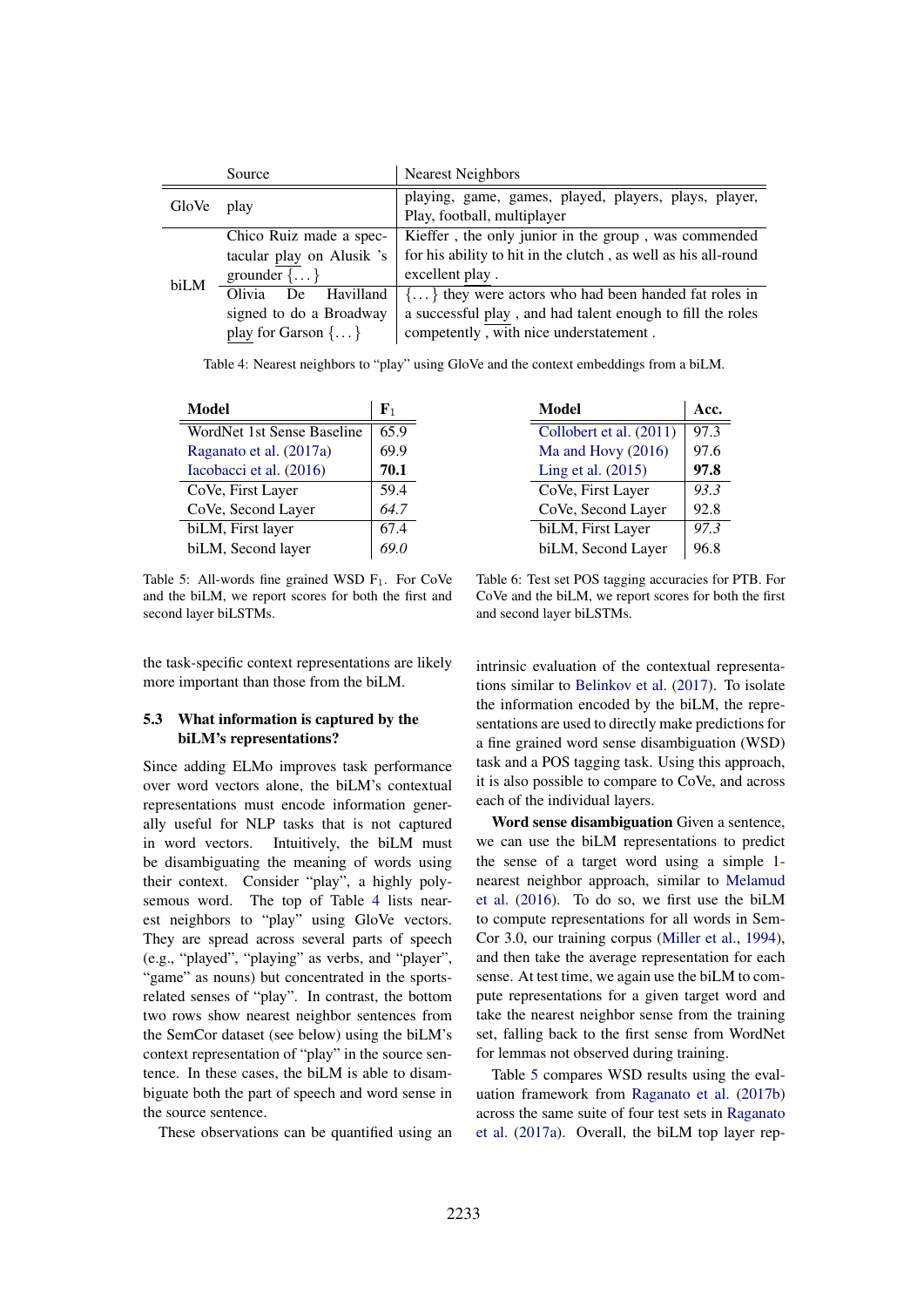resentations have  $F_1$  of 69.0 and are better at WSD then the first layer. This is competitive with a state-of-the-art WSD-specific supervised model using hand crafted features (Iacobacci et al., 2016) and a task specific biLSTM that is also trained with auxiliary coarse-grained semantic labels and POS tags (Raganato et al., 2017a). The CoVe biLSTM layers follow a similar pattern to those from the biLM (higher overall performance at the second layer compared to the first); however, our biLM outperforms the CoVe biLSTM, which trails the WordNet first sense baseline.

POS tagging To examine whether the biLM captures basic syntax, we used the context representations as input to a linear classifier that predicts POS tags with the Wall Street Journal portion of the Penn Treebank (PTB) (Marcus et al., 1993). As the linear classifier adds only a small amount of model capacity, this is direct test of the biLM's representations. Similar to WSD, the biLM representations are competitive with carefully tuned, task specific biLSTMs (Ling et al., 2015; Ma and Hovy, 2016). However, unlike WSD, accuracies using the first biLM layer are higher than the top layer, consistent with results from deep biL-STMs in multi-task training (Søgaard and Goldberg, 2016; Hashimoto et al., 2017) and MT (Belinkov et al., 2017). CoVe POS tagging accuracies follow the same pattern as those from the biLM, and just like for WSD, the biLM achieves higher accuracies than the CoVe encoder.

Implications for supervised tasks Taken together, these experiments confirm different layers in the biLM represent different types of information and explain why including all biLM layers is important for the highest performance in downstream tasks. In addition, the biLM's representations are more transferable to WSD and POS tagging than those in CoVe, helping to illustrate why ELMo outperforms CoVe in downstream tasks.

### 5.4 Sample efficiency

Adding ELMo to a model increases the sample efficiency considerably, both in terms of number of parameter updates to reach state-of-the-art performance and the overall training set size. For example, the SRL model reaches a maximum development  $F_1$  after 486 epochs of training without ELMo. After adding ELMo, the model exceeds the baseline maximum at epoch 10, a 98% relative decrease in the number of updates needed to reach



Figure 1: Comparison of baseline vs. ELMo performance for SNLI and SRL as the training set size is varied from 0.1% to 100%.



Figure 2: Visualization of softmax normalized biLM layer weights across tasks and ELMo locations. Normalized weights less then 1/3 are hatched with horizontal lines and those greater then 2/3 are speckled.

the same level of performance.

In addition, ELMo-enhanced models use smaller training sets more efficiently than models without ELMo. Figure 1 compares the performance of baselines models with and without ELMo as the percentage of the full training set is varied from 0.1% to 100%. Improvements with ELMo are largest for smaller training sets and significantly reduce the amount of training data needed to reach a given level of performance. In the SRL case, the ELMo model with 1% of the training set has about the same  $F_1$  as the baseline model with 10% of the training set.

#### 5.5 Visualization of learned weights

Figure 2 visualizes the softmax-normalized learned layer weights. At the input layer, the task model favors the first biLSTM layer. For coreference and SQuAD, the this is strongly favored, but the distribution is less peaked for the other tasks. The output layer weights are relatively balanced, with a slight preference for the lower layers.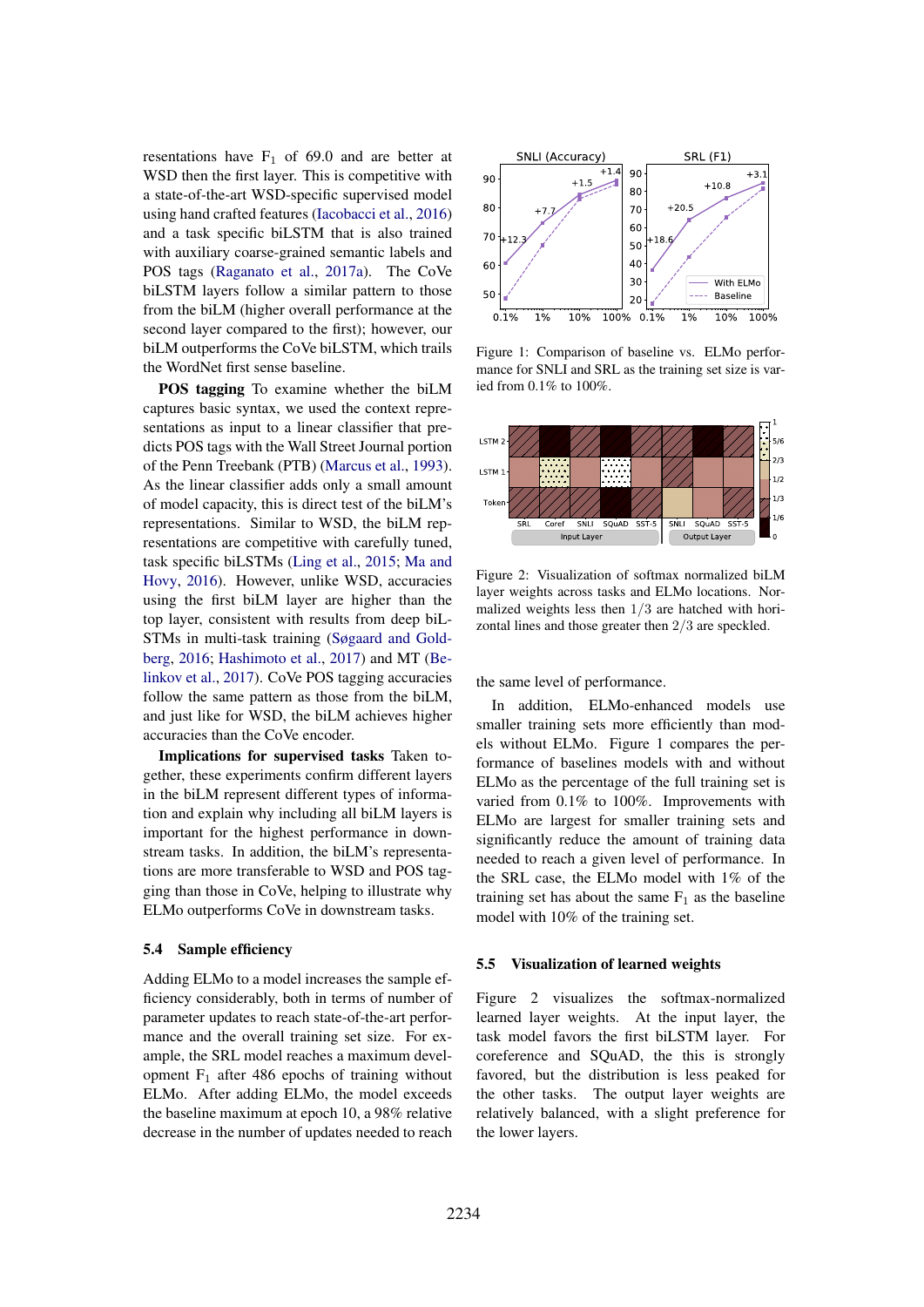| Task        | GloVe | <b>ELMo</b><br>type | <b>ELMo</b> | $ELMo+$<br>GloVe |
|-------------|-------|---------------------|-------------|------------------|
| SOuAD       | 80.8  | 81.4                | 85.3        | 85.6             |
| <b>SNLI</b> | 88.1  | 88.5                | 89.1        | 89.5             |
| <b>SRL</b>  | 81.6  | 81.7                | 84.5        | 84.7             |

Table 7: Development set ablation analysis for SQuAD, SNLI and SRL comparing different choices for the context-independent type representation and contextual representation. From left to right, the table compares systems with only GloVe vectors; only the ELMo context-independent type representation without the ELMo biLSTM layers; full ELMo representations without GloVe; both GloVe and ELMo.

#### 5.6 Contextual vs. sub-word information

In addition to the contextual information captured in the biLM's biLSTM layers, ELMo representations also contain sub-word information in the fully character based context insensitive type layer,  $x_k^{LM}$ . To analyze the relative contribution of the contextual information compared to the sub-word information, we ran an additional ablation that replaced the GloVe vectors with just the biLM character based  $x_k^{LM}$  layer without the biLM biLSTM layers. Table 7 summarizes the results for SQuAD, SNLI and SNLI. Replacing the GloVe vectors with the biLM character layer gives a slight improvement for all tasks (e.g. from 80.8 to 81.4  $F_1$  for SQuAD), but overall the improvements are small compared to the full ELMo model. From this, we conclude that most of the gains in the downstream tasks are due to the contextual information and not the sub-word information.

### 5.7 Are pre-trained vectors necessary with ELMo?

All of the results presented in Sec.4 include pretrained word vectors in addition to ELMo representations. However, it is natural to ask whether pre-trained vectors are still necessary with high quality contextualized representations. As shown in the two right hand columns of Table 7, adding GloVe to models with ELMo generally provides a marginal improvement over ELMo only models (e.g.  $0.2\%$  F<sub>1</sub> improvement for SRL from 84.5 to 84.7).

## 6 Conclusion

We have introduced a general approach for learning high-quality deep context-dependent representations from biLMs, and shown large improve-

ments when applying ELMo to a broad range of NLP tasks. Through ablations and other controlled experiments, we have also confirmed that the biLM layers efficiently encode different types of syntactic and semantic information about wordsin-context, and that using all layers improves overall task performance.

#### **References**

- Jimmy Ba, Ryan Kiros, and Geoffrey E. Hinton. 2016. Layer normalization. *CoRR* abs/1607.06450.
- Yonatan Belinkov, Nadir Durrani, Fahim Dalvi, Hassan Sajjad, and James R. Glass. 2017. What do neural machine translation models learn about morphology? In *ACL*.
- Piotr Bojanowski, Edouard Grave, Armand Joulin, and Tomas Mikolov. 2017. Enriching word vectors with subword information. *TACL* 5:135–146.
- Samuel R. Bowman, Gabor Angeli, Christopher Potts, and Christopher D. Manning. 2015. A large annotated corpus for learning natural language inference. In *Proceedings of the 2015 Conference on Empirical Methods in Natural Language Processing (EMNLP)*. Association for Computational Linguistics.
- Ciprian Chelba, Tomas Mikolov, Mike Schuster, Qi Ge, Thorsten Brants, Phillipp Koehn, and Tony Robinson. 2014. One billion word benchmark for measuring progress in statistical language modeling. In *INTERSPEECH*.
- Qian Chen, Xiao-Dan Zhu, Zhen-Hua Ling, Si Wei, Hui Jiang, and Diana Inkpen. 2017. Enhanced lstm for natural language inference. In *ACL*.
- Jason Chiu and Eric Nichols. 2016. Named entity recognition with bidirectional LSTM-CNNs. In *TACL*.
- Kyunghyun Cho, Bart van Merrienboer, Dzmitry Bahdanau, and Yoshua Bengio. 2014. On the properties of neural machine translation: Encoder-decoder approaches. In *SSST@EMNLP*.
- Christopher Clark and Matthew Gardner. 2017. Simple and effective multi-paragraph reading comprehension. *CoRR* abs/1710.10723.
- Kevin Clark and Christopher D. Manning. 2016. Deep reinforcement learning for mention-ranking coreference models. In *EMNLP*.
- Ronan Collobert, Jason Weston, Léon Bottou, Michael Karlen, Koray Kavukcuoglu, and Pavel P. Kuksa. 2011. Natural language processing (almost) from scratch. In *JMLR*.
- Andrew M. Dai and Quoc V. Le. 2015. Semisupervised sequence learning. In *NIPS*.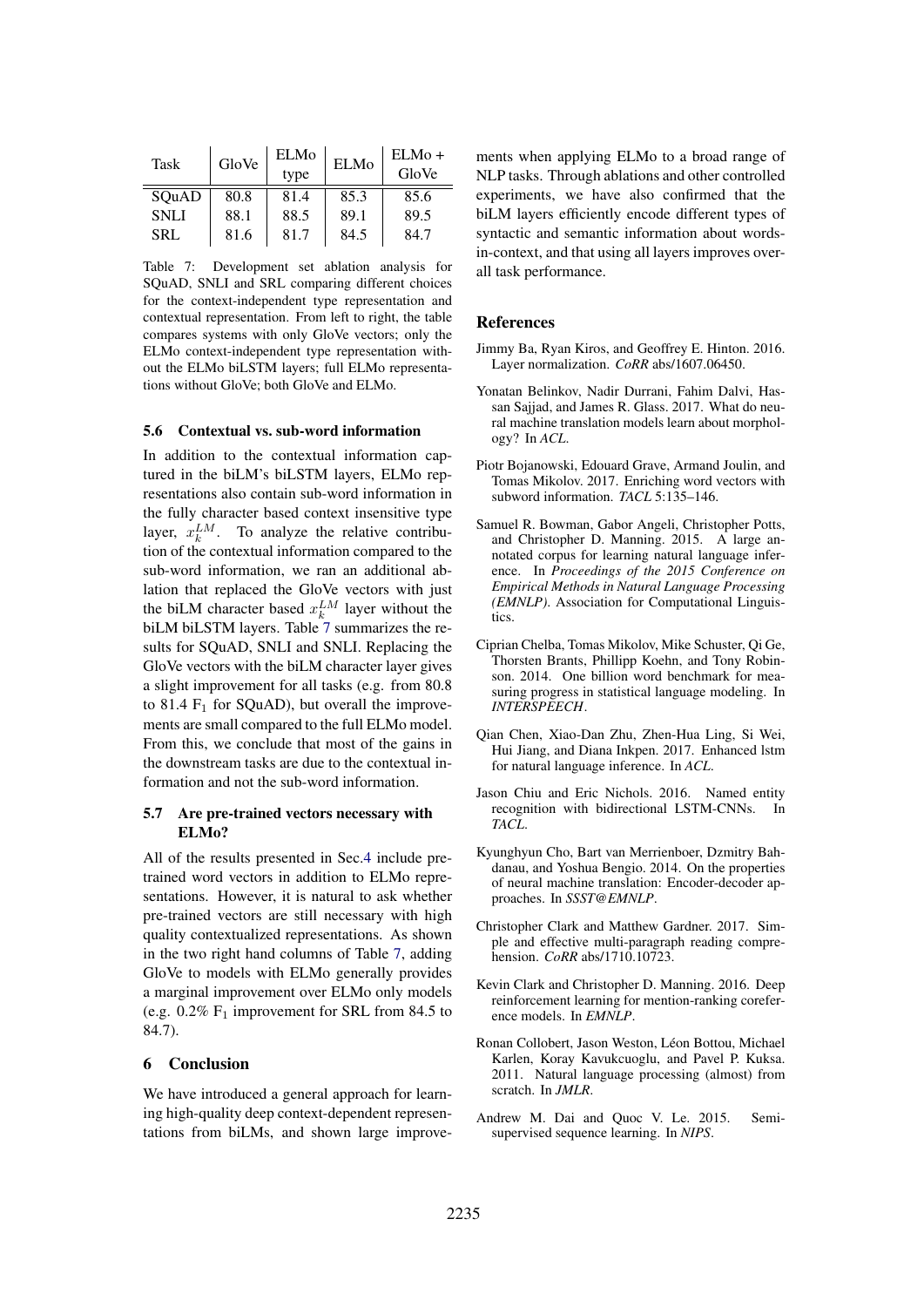- Greg Durrett and Dan Klein. 2013. Easy victories and uphill battles in coreference resolution. In *EMNLP*.
- Yarin Gal and Zoubin Ghahramani. 2016. A theoretically grounded application of dropout in recurrent neural networks. In *NIPS*.
- Yichen Gong, Heng Luo, and Jian Zhang. 2018. Natural language inference over interaction space. In *ICLR*.
- Kazuma Hashimoto, Caiming Xiong, Yoshimasa Tsuruoka, and Richard Socher. 2017. A joint many-task model: Growing a neural network for multiple nlp tasks. In *EMNLP 2017*.
- Luheng He, Kenton Lee, Mike Lewis, and Luke S. Zettlemoyer. 2017. Deep semantic role labeling: What works and what's next. In *ACL*.
- Sepp Hochreiter and Jürgen Schmidhuber. 1997. Long short-term memory. *Neural Computation* 9.
- Ignacio Iacobacci, Mohammad Taher Pilehvar, and Roberto Navigli. 2016. Embeddings for word sense disambiguation: An evaluation study. In *ACL*.
- Rafal Józefowicz, Oriol Vinyals, Mike Schuster, Noam Shazeer, and Yonghui Wu. 2016. Exploring the limits of language modeling. *CoRR* abs/1602.02410.
- Rafal Józefowicz, Wojciech Zaremba, and Ilya Sutskever. 2015. An empirical exploration of recurrent network architectures. In *ICML*.
- Yoon Kim, Yacine Jernite, David Sontag, and Alexander M Rush. 2015. Character-aware neural language models. In *AAAI 2016*.
- Diederik P. Kingma and Jimmy Ba. 2015. Adam: A method for stochastic optimization. In *ICLR*.
- Ankit Kumar, Ozan Irsoy, Peter Ondruska, Mohit Iyyer, Ishaan Gulrajani James Bradbury, Victor Zhong, Romain Paulus, and Richard Socher. 2016. Ask me anything: Dynamic memory networks for natural language processing. In *ICML*.
- John D. Lafferty, Andrew McCallum, and Fernando Pereira. 2001. Conditional random fields: Probabilistic models for segmenting and labeling sequence data. In *ICML*.
- Guillaume Lample, Miguel Ballesteros, Sandeep Subramanian, Kazuya Kawakami, and Chris Dyer. 2016. Neural architectures for named entity recognition. In *NAACL-HLT*.
- Kenton Lee, Luheng He, Mike Lewis, and Luke S. Zettlemoyer. 2017. End-to-end neural coreference resolution. In *EMNLP*.
- Wang Ling, Chris Dyer, Alan W. Black, Isabel Trancoso, Ramon Fermandez, Silvio Amir, Luís Marujo, and Tiago Luís. 2015. Finding function in form: Compositional character models for open vocabulary word representation. In *EMNLP*.
- Xiaodong Liu, Yelong Shen, Kevin Duh, and Jianfeng Gao. 2017. Stochastic answer networks for machine reading comprehension. *arXiv preprint arXiv:1712.03556* .
- Xuezhe Ma and Eduard H. Hovy. 2016. End-to-end sequence labeling via bi-directional LSTM-CNNs-CRF. In *ACL*.
- Mitchell P. Marcus, Beatrice Santorini, and Mary Ann Marcinkiewicz. 1993. Building a large annotated corpus of english: The penn treebank. *Computational Linguistics* 19:313–330.
- Bryan McCann, James Bradbury, Caiming Xiong, and Richard Socher. 2017. Learned in translation: Contextualized word vectors. In *NIPS 2017*.
- Oren Melamud, Jacob Goldberger, and Ido Dagan. 2016. context2vec: Learning generic context embedding with bidirectional lstm. In *CoNLL*.
- Gabor Melis, Chris Dyer, and Phil Blunsom. 2017. On ´ the state of the art of evaluation in neural language models. *CoRR* abs/1707.05589.
- Stephen Merity, Nitish Shirish Keskar, and Richard Socher. 2017. Regularizing and optimizing lstm language models. *CoRR* abs/1708.02182.
- Tomas Mikolov, Ilya Sutskever, Kai Chen, Greg S Corrado, and Jeff Dean. 2013. Distributed representations of words and phrases and their compositionality. In *NIPS*.
- George A. Miller, Martin Chodorow, Shari Landes, Claudia Leacock, and Robert G. Thomas. 1994. Using a semantic concordance for sense identification. In *HLT*.
- Tsendsuren Munkhdalai and Hong Yu. 2017. Neural tree indexers for text understanding. In *EACL*.
- Arvind Neelakantan, Jeevan Shankar, Alexandre Passos, and Andrew McCallum. 2014. Efficient nonparametric estimation of multiple embeddings per word in vector space. In *EMNLP*.
- Martha Palmer, Paul Kingsbury, and Daniel Gildea. 2005. The proposition bank: An annotated corpus of semantic roles. *Computational Linguistics* 31:71– 106.
- Jeffrey Pennington, Richard Socher, and Christopher D. Manning. 2014. Glove: Global vectors for word representation. In *EMNLP*.
- Matthew E. Peters, Waleed Ammar, Chandra Bhagavatula, and Russell Power. 2017. Semi-supervised sequence tagging with bidirectional language models. In *ACL*.
- Sameer Pradhan, Alessandro Moschitti, Nianwen Xue, Hwee Tou Ng, Anders Björkelund, Olga Uryupina, Yuchen Zhang, and Zhi Zhong. 2013. Towards robust linguistic analysis using ontonotes. In *CoNLL*.